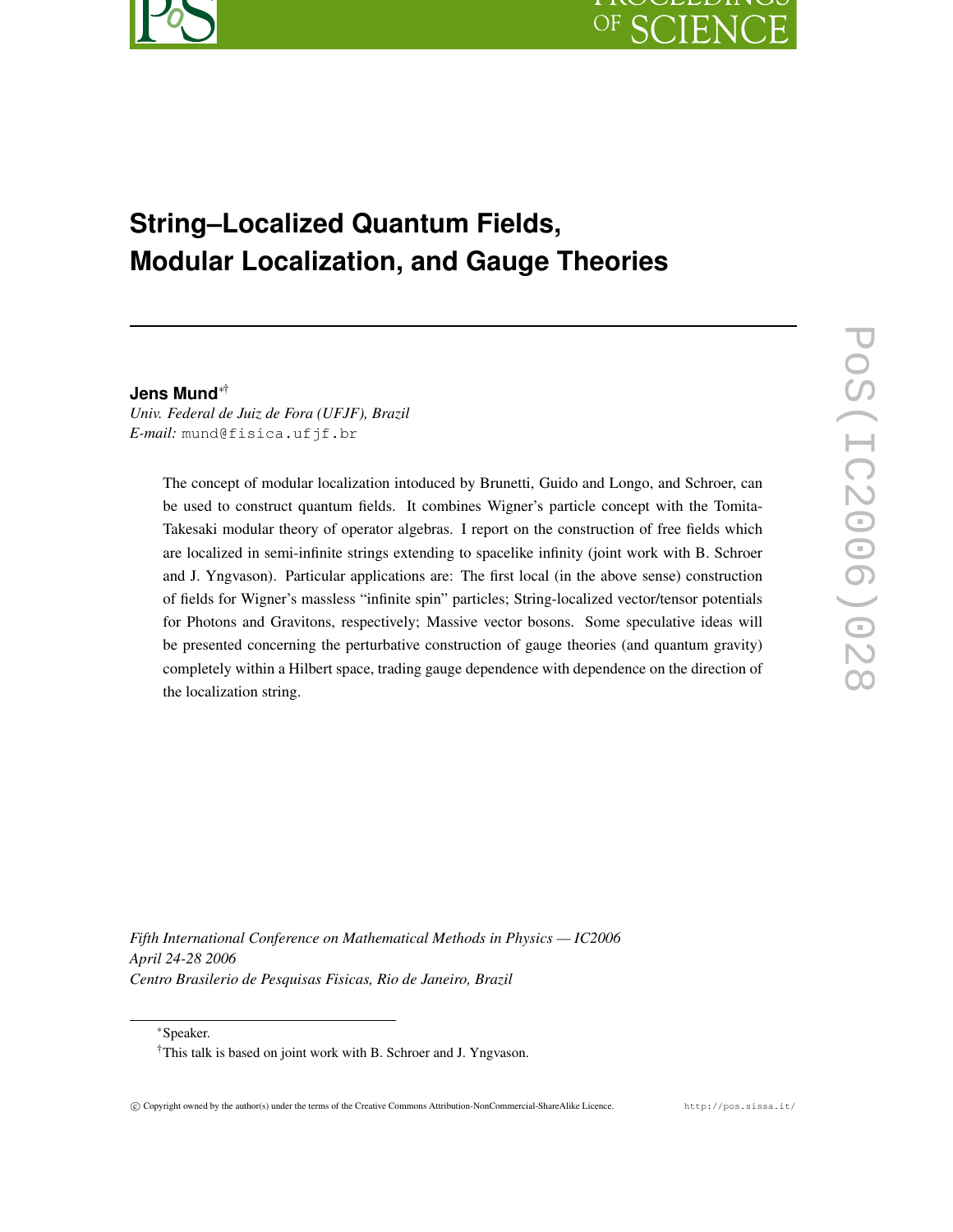## **1. The Notion of String-Localized Quantum Fields.**

The principle of locality demands that observables be measurable in bounded regions of spacetime, and that observables localized in space-like separated regions be compatible. This principle is usually implemented by (point-like localized) quantum fields which commute for space-like separated arguments. In addition to the observables there may be, however, unobservable charge– carrying fields. In models, these are constructed first and then the observables are constructed from them, usually selected by a global gauge principle. (For example, the observables in the case of a charged scalar field  $\varphi(x)$  are generated by the currents  $j_{\mu}(x)$ .)

The unobservable fields need, in general, not be localized in bounded regions. In some cases, the fundamental fields even *cannot be localized* in bounded regions: For example, if they carry a so-called "gauge charge" [8], that is a charge which can be determined at space-like infinity by a version of Gauss' law. Another instance are fields whose basic excitations are certain "exotic" particle types, namely Anyons  $[31]$  in  $2+1$  dimensions and Wigner's so-called massless "infinite spin" particles [30]. The former correspond to irreducible massive positive-energy representations of the Poincaré group whose spin is not integer or half-integer (which is admitted in two space dimensions). The work of Doplicher *et. al.* [10] implies that the corresponding fields cannot be compactly localized. The latter correspond to irreducible massless representations with infinitely many polarization degrees of freedom, corresponding to a faithful representation of the little group *E*(2). J. Yngvason has shown [32] that fields with such excitations cannot be point-like localized in the sense of Wightman fields.

On the other hand, the charge carrying fields do have to satisfy *some* localization properties since they must generate local observables. If the theory is purely massive, then it has been shown [9] that the charged fields are localized<sup>1</sup> in *space-like cones*. A space-like cone is a salient cone in space-time which extends to space-like infinity. Important structural results have been shown for theories with such localization, like the construction of scattering states [9], analiticity of the S-matrix [3], the analysis of the superselection charge structure [11], and the Bisognano-Wichmann and PCT theorems [19]. Similarly, Brunetti *et al.* [7] have shown the existence of a free field algebra localized in space-like cones for all (bosonic) particle types, including the massless "infinite spin" particles.

Steinmann [25], inspired by the ideas of Mandelstam [17], introduced the notion of quantum fields localized on *space-like strings*, idealizing a cone. Such "string" is a ray extending from a point in Minkowski space to infinity in some space-like direction. More precisley, if *x* is a point in  $\mathbb{R}^4$  and *e* is a point in the manifold of space-like directions,

$$
H := \{ e \in \mathbb{R}^4, \, e \cdot e = -1 \},\tag{1.1}
$$

then the string  $S_{x,e}$  emanating from *x* in direction *e* is given by

$$
S_{x,e} := x + \mathbb{R}_0^+ e. \tag{1.2}
$$

<sup>&</sup>lt;sup>1</sup>In the case of charged fields, localization means that space-like separated fields have vanishing commutators or anti-commutators or, in  $2+1$  dimensions, satisfy more general (braided) commutation relations.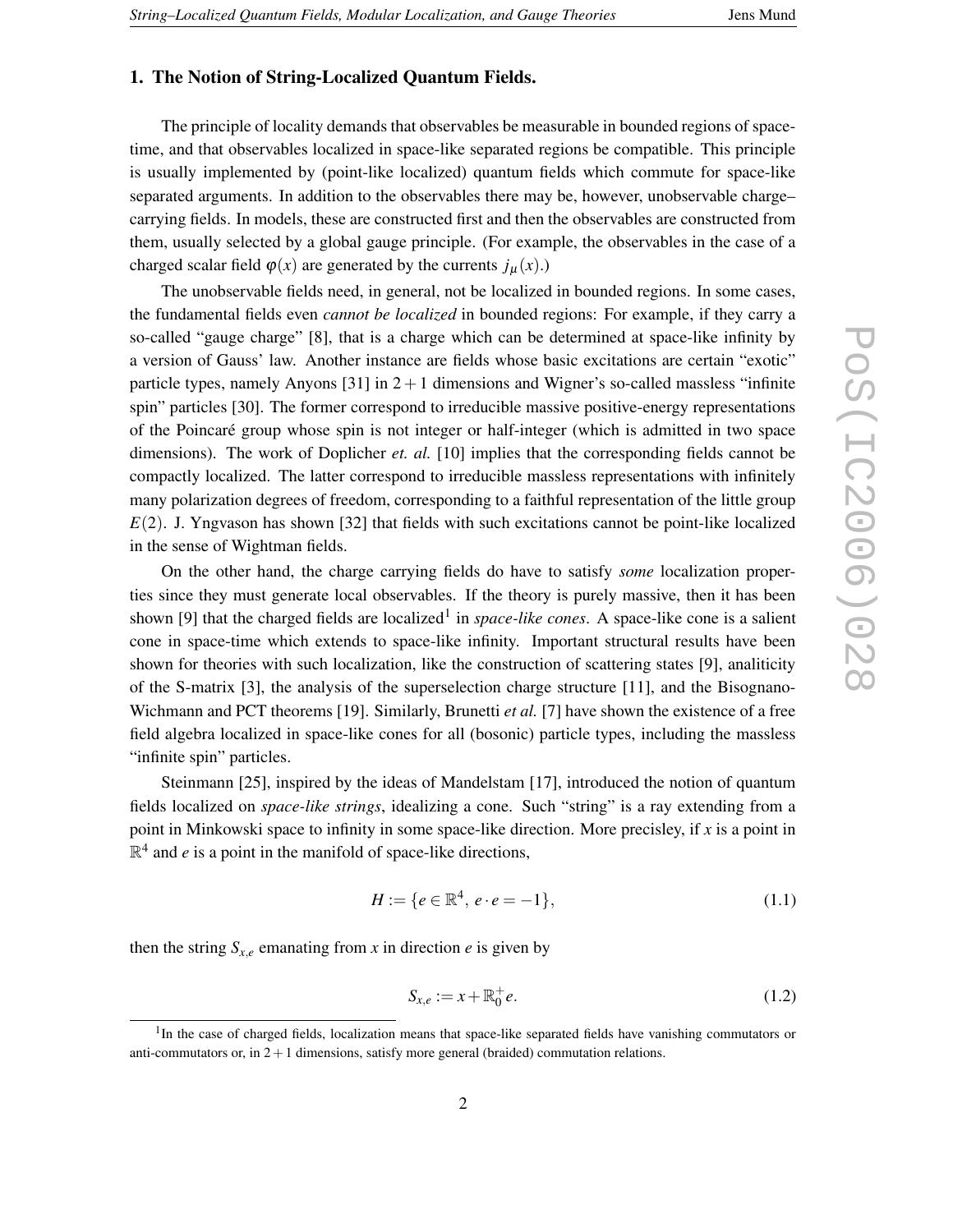Steinmann proved the Jost-Schroer theorem for fields with such localization [25]. In [22, 23], we have elaborated on this concept, introducing the notion of a covariant string–localized quantum field, as follows.

**Definition 1.** *A covariant* string–localized quantum field *is an operator valued distribution*  $\varphi(x, e)$  $\partial n \, \mathbb{R}^4 \times H$  satisfying

i*) String–locality: If*  $S(x, e)$  *and*  $S(x', e')$  *are space-like separated, then* 

$$
[\varphi(x,e),\varphi(x',e')] = 0;\t\t(1.3)
$$

ii*) Covariance: There is a representation U of the Poincaré group* P<sup>↑</sup> <sup>+</sup> *such that*

$$
U(a,\Lambda)\varphi(x,e)U(a,\Lambda)^{-1} = \varphi(\Lambda x + a,\Lambda e)
$$
\n(1.4)

*holds* for all  $(a, \Lambda) \in \mathscr{P}_+^{\uparrow}$ .

(We also consider the case where the fields have, in addition, tensor or spinor indices, *cf.* below.) Our original aim, motivating the introduction of this concept, was an explicit construction of free fields for the massless infinite spin particles, improving the existence result of Brunetti *et al.* [7]. This goal has been reached [22, 23], and the by-products (on other particle types) turned out to be more interesting than the original object, as I shall try to motivate in section 4.

The next section is meant to sketch the role of modular localization in our construction of free fields. Section 3 summarizes our results on free fields, and Section 4 gives a speculative outlook on the construction of interacting string-localized fields.

### **2. Modular Localization and the Construction of Free String-Localized Fields.**

In the point-localized case, covariance of free fields essentially already implies locality. In the string-localized case, this is not so and there are no guidelines from the usual field theory methods in implementing locality (1.3). Hence independent ideas are warranted. In the context of algebraic QFT, there is an appropriate concept, the so-called *modular localization*. This concept has been introduced by Brunetti *et al.* [7] and by Schroer [14]. It is based on the Bisognano-Wichmann theorem [2, 19], which asserts that for a large class of models, certain algebraic invariants of the field algebra are fixed by the (ray) representation of the Poincaré group under which the field transforms, and the *S*-matrix. These algebraic invariants are the Tomita operators  $S(\mathscr{O})$  of the algebra of fields localized in  $\mathcal O$ , for each space-time region  $\mathcal O$ . The principle of modular localizaton consists in inverting the argument: Namely, these invariants can be consistently constructed from the representation of the Poincaré group (and the *S*-matrix). This has been done by the author for Anyons in  $d = 2 + 1$  at the single particle level [20]. Moreover, (in the non-Anyon case) the family of Tomita operators allows for the construction of free local fields. This concept of modular localizaton has been used by Brunetti *et al.* in the mentioned existence proof of free fields localized in space-like cones for every bosonic particle type, including the massless infinite spin particles [7].

As mentioned, the aim of [22, 23] was to achieve more, namely an explicit construction, and idealization of the space-like cones to strings  $S_{x,e}$ . By the Jost-Schroer theorem for string-localized fields [25], it suffices to solve the problem on the level of the single particle space, consisting of *L* 2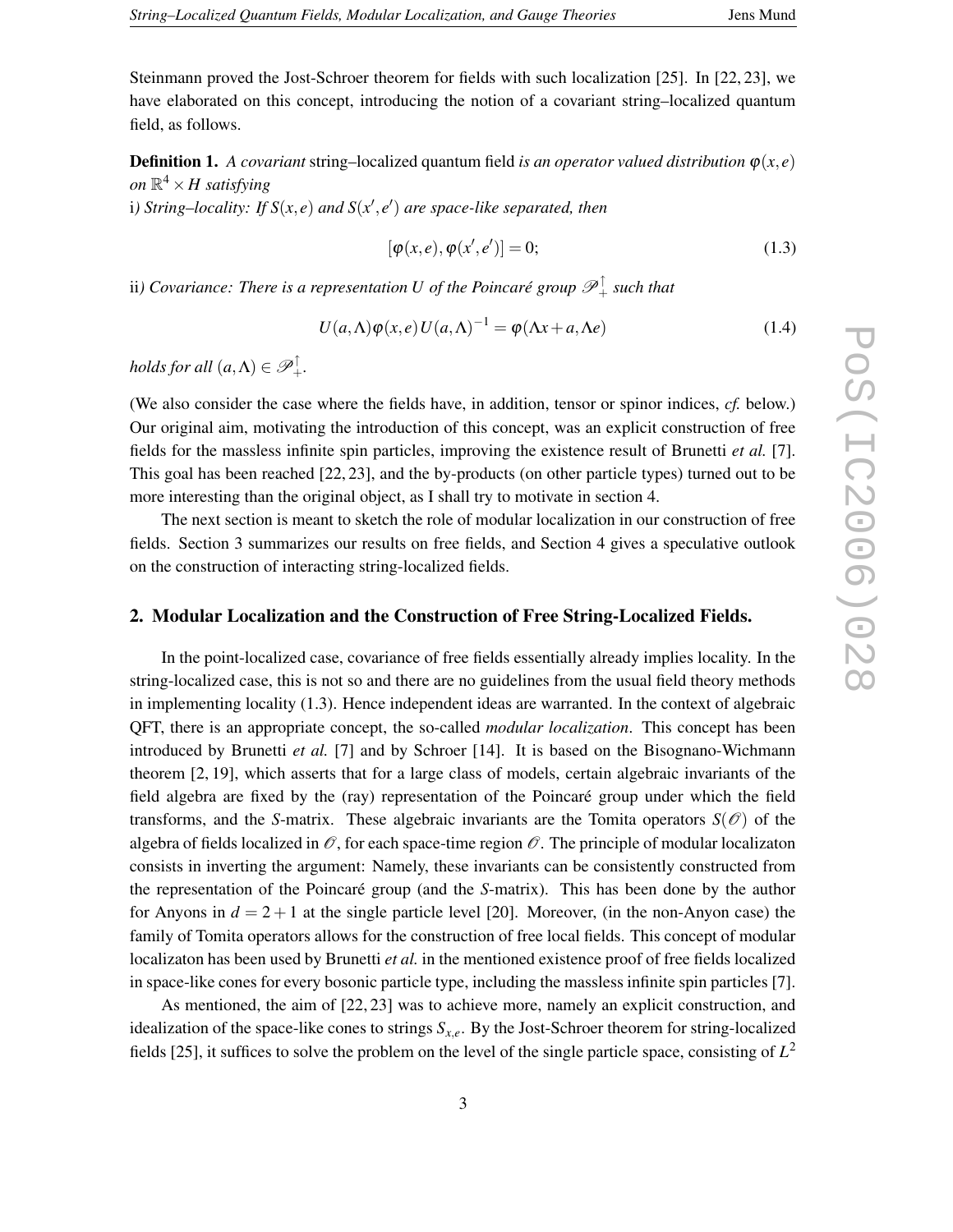functions on the mass shell  $H_m^+$  with values in the "little Hilbert space" (corresponding to the spin degrees of freedom). The field  $\varphi(x, e)$  must create from the vacuum  $\Omega$  a single particle state of the form

$$
\langle p | \varphi(x, e) \Omega \rangle = e^{ipx} u(e, p), \quad p \in H_m^+, \tag{2.1}
$$

where  $u(e, p)$  is a distribution in  $e \in H$  and a function in  $p \in H_m^+$  with values in the "little Hilbert" space" satisfying certain properties which encode locality and covariance: Firstly, our requirement of string-locality (1.3) implies that  $\varphi(x, e)\Omega$  is (after smearing) in the domain of definition of each Tomita operator pertaining to any space-like cone containing the string *Sx*,*e*. The concept of modular localization then implies that for fixed *p*, *u*(*e*, *p*) is the boundary value of an analytic function on the tuboid  $\mathcal{T}_+$  in the natural complexification of *H* consisting of those complex *e* whose imaginary part is in the open forward light cone. This function is of moderate growth near the real "boundary" *H*, in the sense of [4], thereby defining  $u(e, p)$  as a distribution on *H*. Secondly, covariance (1.4) implies that *u* satisfies the *intertwiner property*

$$
D(R(\Lambda, p))u(\Lambda^{-1}e, \Lambda^{-1}p) = u(e, p)
$$
\n(2.2)

for  $(e, p) \in \mathscr{T}_+ \times H_m^+$  and  $\Lambda \in \mathscr{L}_+^{\uparrow}$ . Here,  $R(\Lambda, p)$  is the Wigner rotation and *D* is the repesentation of the little group which induces the irreducible (ray) representation of the Poincaré group corresponding to the particle type at hand. With the intertwiner function  $u(e, p)$  one associates a hermitean field acting in the Fock space over the corresponding one particle space, via

$$
\varphi(x,e) = \int_{H_m^+} d\mu(p) \left\{ e^{ip\cdot x} u(e,p) \circ a^*(p) + e^{-ip\cdot x} \overline{u(e,p)} \circ a(p) \right\}.
$$
 (2.3)

Here,  $d\mu(p)$  is the Lorentz invariant measure on  $H_m^+$ , and the circle  $\circ$  denotes (sloppily speaking) summation/integration over the spin degrees of freedom. (In Equ. (2.3) it has been assumed that  $u(e, p)$  satisfies a certain self-conjugacy property (which can be achieved for all particle types), yielding a hermitean field.) This field is then in fact covariant in the sense of (1.4) under the second quantization *U* of the corresponding irreducible representation, and string-localized in the sense of Equ. (1.3).

#### **3. Results on Free String-Localized Fields.**

Along the indicated lines, we have constructed free covariant string-localized fields for all bosonic particle types, including the massless infinite spin particles in [23]. (String-localized fermions can also be constructed; they need an additional spinor index.) Our fields satisfy the Reeh-Schlieder and Bisognano-Wichmann properties.

We have also found the following uniqueness result. Every covariant string-localized field is of the form  $(2.3)$ , and the intertwiner function  $u$  is unique up to multiplication with a function of  $e \cdot p$  which is meromorphic on the upper complex half plane. (That is to say, if  $\hat{u}$  is another intertwiner function, then  $u(e, p) = F(e \cdot p) \hat{u}(e, p)$ , where *F* is a numerical function, meromorphic on the complex upper half plane.)

Due to the worse localization, our fields have a better short distance behaviour than their pointlike localized counterparts. For example, the Fourier transforms of their propagators<sup>2</sup> behave like

<sup>2</sup>By propagator, we mean time-ordered two-point function.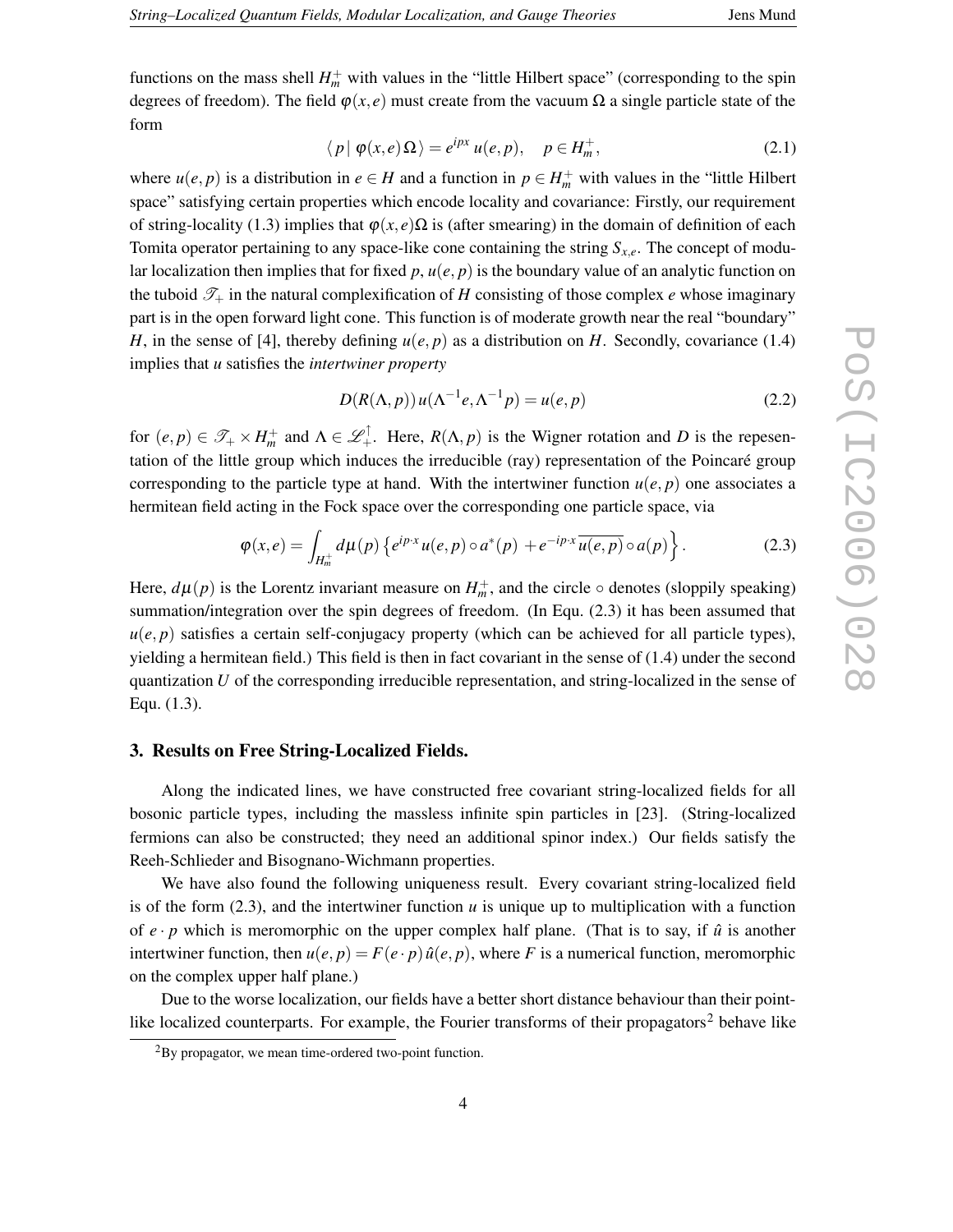|*p*|<sup>-2</sup> for large *p* for any of these fields, independent of the spin (corresponding to a |*p*|<sup>0</sup> behaviour of the on-shell two-point functions). This includes massless particles with helicity  $\pm 1$  and  $\pm 2$ , corresponding to photons and gravitons, *cf.* Equ.s (3.5) and (3.8) below. Note that this behaviour is a prerequisite for any non-trivial interaction. It is to be contrasted with the point-like case where the propagators for spin/helicity *s* behave at best like  $|p|^{2s-2}$ , and  $|p|^{-2}$  can only be achieved in the setting of gauge theory, at the price of an indefinite metric space or loss of covariance.

Some special cases are worth mentioning in more detail.

**Massless infinite spin particles.** These correspond to representations of the Poincaré group where the inducing representation of the little group  $E(2)$ , corresponding to the spin degrees of freedom, is faithful. Such inducing representation  $D<sub>K</sub>$  is infinite dimensional, characterized by a parameter  $\kappa > 0$ , and acts on  $L^2(\mathbb{R}^2, \delta(k^2 - \kappa^2)d^2k)$  as

$$
(D_K(c,R)\psi)(k) := e^{ic\cdot k}\psi(R^{-1}k).
$$

For these particles, we have found intertwiner functions  $u^{\alpha}$  characterized by a real parameter  $\alpha$  < 0:

$$
u^{\alpha}(e,p)(k) = e^{-i\pi\alpha/2} \int d^2c \, e^{ikc} \left(B_p \Lambda_c \xi \cdot e\right)^{\alpha},\tag{3.1}
$$

where  $B_p$  is a boost which maps a fixed base point  $(1,0,0,1) \in H_0^+$  to  $p, \Lambda_c$  is the Lorentz transformation corresponding to a *c*–translation in the stability group  $E(2)$  of  $(1,0,0,1)$ , and  $\xi$  is a lightlike vector invariant under the rotation subgroup of the *E*(2). This intertwiner function gives rise, via Equ. (2.3), to a quantum field which satisfies all requirements from Definition 1.

The problem which has thus been solved has already been posed by Wigner [30] and has resisted considerable efforts of several generations of elementary particle physicists [1, 16, 30, 32]. (In the mentioned articles, covariant fields have been constructed, but the issue of localization has not been solved.)

**Vector potentials for photons.** For massless particles with finite helicity (*ie.* finite-dimensional representation of the little group) the fields must carry, in addition to the string direction *e*, a vector index. For photons, we constructed a string-localized vector boson  $A_\mu(x, e)$ , acting in the physical photon Hilbert space (the second quantization of the direct sum of irreducible representation spaces for helicity 1 and  $-1$ ). It transforms as

$$
U(a,\Lambda)A_{\mu}(x,e)U(a,\Lambda)^{-1} = A_{\nu}(a+\Lambda x,\Lambda e)\Lambda^{\nu}_{\mu}
$$
\n(3.2)

and satisfies string-locality in the sense of Eq. (1.3). It is indeed a vector potential for the field strength  $F_{\mu\nu}$  (the unique free Wightman field corresponding to the electromagnetic field strength and acting in the mentioned Hilbert space) in the sense that its exterior derivative *dA* coincides with *F*, *ie.*  $F_{\mu\nu}(x) = \partial_{\mu}A_{\nu}(x, e) - \partial_{\nu}A_{\mu}(x, e)$ . It also satisfies the Lorentz and axial "gauge" conditions

$$
\partial^{\mu} A_{\mu}(x, e) = 0, \quad e^{\mu} A_{\mu}(x, e) = 0.
$$
 (3.3)

However, these conditions are satisfied by *every* free vector field  $A<sub>\mu</sub>(x, e)$  for photons acting in the physical Hilbert space and transforming as in Eq. (3.2); hence they cannot be regarded as additional gauge conditions in this context. Our vector potential is completely fixed by the requirements of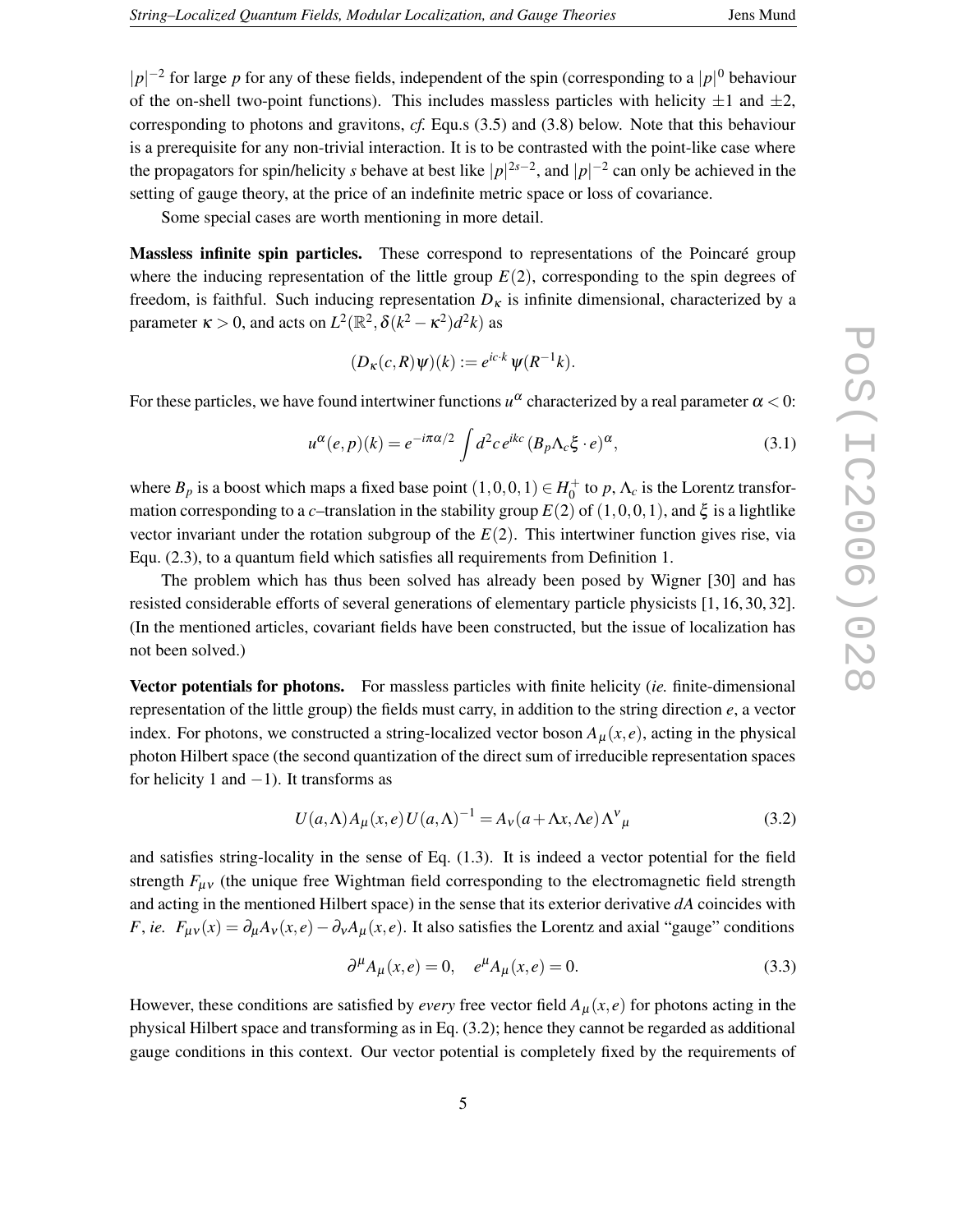string-locality (1.3), covariance (3.2) and that its exterior derivative is independent of *e* [23, Prop. 5.1]. (The latter requirement is analogous to gauge independence in the usual formulation. It implies that *dA* coincides with the electromagnetic field strength [23, Proof of Prop. 5.1].) It is buildt as in Equ. (2.3) from the following intertwiner function:

$$
u(e,p)_{\pm,\mu} = \lim_{\varepsilon \to 0} \frac{\hat{e}_{\pm}(p) \cdot e}{e \cdot p + i\varepsilon} \, p_{\mu} - \hat{e}_{\pm}(p)_{\mu}.
$$

Here,  $\hat{e}_{\pm}(p)$  are the polarization vecors  $\hat{e}_{\pm}(p) := B_p \hat{e}_{\pm}$  where  $\hat{e}_{\pm} := 2^{-1/2} (0, 1, \mp i, 0)$  and  $B_p$  is the mentioned boost which maps a  $(1,0,0,1)$  to p. The  $\varepsilon$ -prescription in Equ. (3.4) refers to the fact that  $u(e, p)_{\pm,\mu}$  is a distribution in *e* for fixed *p*: First integrate over a test function in *e*, then take the limit. Since  $e \cdot p$  has positive imaginary part for  $p \in H_0^+$  and  $e$  in the mentioned tuboid  $\mathcal{T}_+$ , this prescription correponds precisely to the one indicated above, before Equ. (2.2).

The two-point function of the corresponding field is given by

$$
(\Omega, A_{\mu}(x, e)A_{\nu}(x', e')\Omega) = i \int_{H_0^+} d\mu(p) e^{ip \cdot (x'-x)} M_{\mu\nu}(p; e, e'),
$$
\n
$$
M_{\mu\nu}(p; e, e') \doteq -g_{\mu\nu} + \frac{p_{\mu}p_{\nu}}{(e \cdot p - i\varepsilon)(e' \cdot p + i\varepsilon')} + \frac{e_{\nu}p_{\mu}}{e \cdot p - i\varepsilon} + \frac{e'_{\mu}p_{\nu}}{e' \cdot p + i\varepsilon'}.
$$
\n(3.5)

Recall that in the quantization of the *point-like* localized vector potential, one has the freedom of a choice of gauge, with the following two alternatives: A covariant gauge only exists in an indefinite metric space [26]. In a Hilbert space representation, there are only non-covariant gauges, among them the axial gauge  $e^{\mu} A_{\mu}(x, e) = 0$  where *e* is a *fixed* direction. In this gauge, the twopoint function has the same form as in Equ. (3.5) (with  $e = e'$ ), with two significant disadvantages compared with our string-localized fields: Firstly, it is not Poincaré invariant since *e* is fixed; and secondly, there is no convincing preferred regularization of the singularities  $e \cdot p$  [29]. (In our approach, the factors  $(e \cdot p + i\varepsilon)^{-1}$  are regular after smearing with a test function in *e*, and this regularization is fixed by the same requirements as the field  $A_{\mu}(x, e)$  itself.)

**Massive vector bosons.** There is also a string-localized field for massive vector bosons with spin one [21]. As in the above massless case, it is fixed by the requirements of covariance (3.2), string-locality and that  $dA(x, e)$  be independent of *e*. It has the same two-point function as the massless (photon) counterpart, *cf.* Equ. (3.5), except that it is concentrated on the positive mass shell  $H_m^+$ . This interesting fact might allow for a treatment of the infrared problem (adiabatic limit) in perturbative OED by starting from massive OED and letting  $m \to 0$ . The massive analogue of Equ. (3.5) implies that the propagator of our string-localized massive vector boson behaves like  $|p|^{-2}$  for large momenta. This is worthwile comparing with the point-like localized counterpart, whose propagator contains a term  $\sim |p|^0$ , indicating that it admits no interesting interactions (unless one adds ghost degrees of freedom and uses an indefinite metric representation).

**Tensor potentials for linearized gravitons.** For massless particles with helicity  $\pm 2$ , there is a string-localized tensor field  $h_{\mu\nu}(x,e)$  transforming as a "string-tensor", similar to Equ. (3.2) [21]. It is a "potential" for the quantized (point-localized) free, *ie*. linearized, Riemann tensor  $R_{\mu\nu\alpha\beta}$  [24], in the sense that the classical relation between the linearized Riemann tensor and the perturbation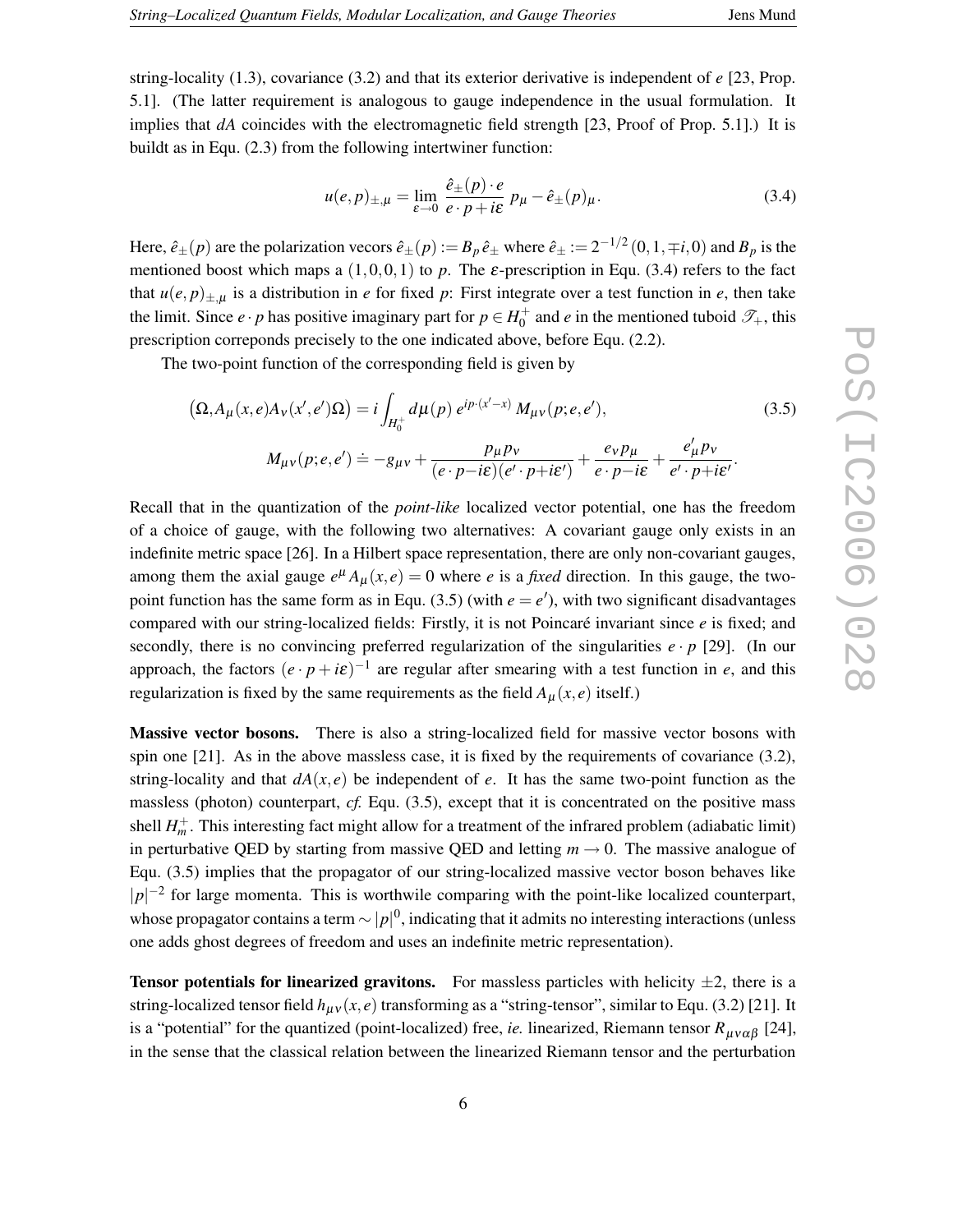of the metric holds:

$$
R_{\mu\nu\alpha\beta}(x) = \frac{1}{2} \{ \partial_{\mu} \partial_{\alpha} h_{\nu\beta}(x, e) + \partial_{\nu} \partial_{\beta} h_{\mu\alpha}(x, e) \tag{3.6}
$$

$$
- \partial_{\nu} \partial_{\alpha} h_{\mu\beta}(x, e) - \partial_{\mu} \partial_{\beta} h_{\nu\alpha}(x, e) \}.
$$
 (3.7)

It is well-known that for point-like fields these conditions cannot be satisfied in a Hilbert space representation with positive energy [27]. The two-point function of our  $h_{\mu\nu}$  is given by [21]

$$
\left(\Omega, h_{\mu\alpha}(x,e)h_{\mu'\alpha'}(x',e')\Omega\right) = i\int d^4p \, e^{ip\cdot(x'-x)} \, M_{\mu\alpha,\mu'\alpha'}(p;e,e'),\tag{3.8}
$$
\n
$$
M_{\mu\alpha,\mu'\alpha'}(p;e,e') \doteq \frac{1}{(e\cdot p - i\varepsilon)^2(e'\cdot p + i\varepsilon')^2} \, M_{\mu\nu\alpha\beta,\mu'\nu'\alpha'\beta'}^R(p) \, e^{\nu} e^{\beta}(e')^{\nu'}(e')^{\beta'}.
$$

Here  $M_{\mu\nu\alpha\beta,\mu'\nu'\alpha'\beta'}^R(p)$  is the on-shell two-point function of the free Riemann tensor, which is known to be a homogenous polynomial in *p* of degree four, *cf.* [24]. Consequently, the Fourier transform of the propagator goes like  $|p|^{-2}$  for large p. (It is also regular for finite p since, as mentioned above, it is being considered as a distribution in  $e, e'$  so that the factors  $(e \cdot p \pm i0)^{-1}$  do not cause singularities).

#### **4. Outlook: Interacting String-Localized Fields.**

The specific properties of our string-localized free fields raise the hope that they should be a good starting point for a perturbative construction of interacting string-localized fields. In contrast to the case of point-localized fields, the various construction schemes are not equivalent in the case at hand. For example, the Yang-Feldman approach does not seem to work for string-localized fields, for reasons similar to the ones found already in the 70's in the context of "non-local" interactions [18]: The (string-) localization is lost in higher orders. But there is one perturbative scheme which seems to work for string-localized fields: The so-called causal construction of Epstein and Glaser [13], based on ideas of Stueckelberg and Bogoliubov.

We shall briefly sketch this approach (see [5, 24] for a detailed account). One starts with free fields acting in a Hilbert space, and an "interaction Lagrangean"  $\mathcal{L}_I$ . This is a Wick polynomial in the free fields, interpreted as the first order of the *S*-matrix. (However, a Lagrangean formulation of the theory is not necessary [28]). The interaction Lagrangean determines a specific class of Wick polynomials, namely its derivatives w.r.t. basic fields. For Wick polynomials *W<sup>i</sup>* in this class, one defines time-ordered products  $TW_1(x_1)\cdots W_n(x_n)$  recursively, requiring that

$$
TW_1(x_1)\cdots W_n(x_n) = TW_1(x_1)\cdots W_k(x_k) TW_{k+1}(x_{k+1})\cdots W_n(x_n)
$$
\n(4.1)

if all of the events  $x_1, \ldots, x_k$  are later than the events  $x_{k+1}, \ldots, x_n$  in some reference frame. Together with (translational) covariance, this fixes the time-ordered products up to the point  $x_1 = \cdots = x_n = 0$ . (Re-) normalization then consists in the extension into this point. Having constructed the timeordered products, one defines Bogoliubov's *S*-Matrix, depending on a test function of compact support  $g$  and a Wick polynomial  $W$  in the mentioned class, as the formal series

$$
S(gW) := \sum_{n=0}^{\infty} \frac{i^n}{n!} \int dx_1 \cdots dx_n \, g(x_1) \cdots g(x_n) \, TW(x_1) \cdots W(x_n). \tag{4.2}
$$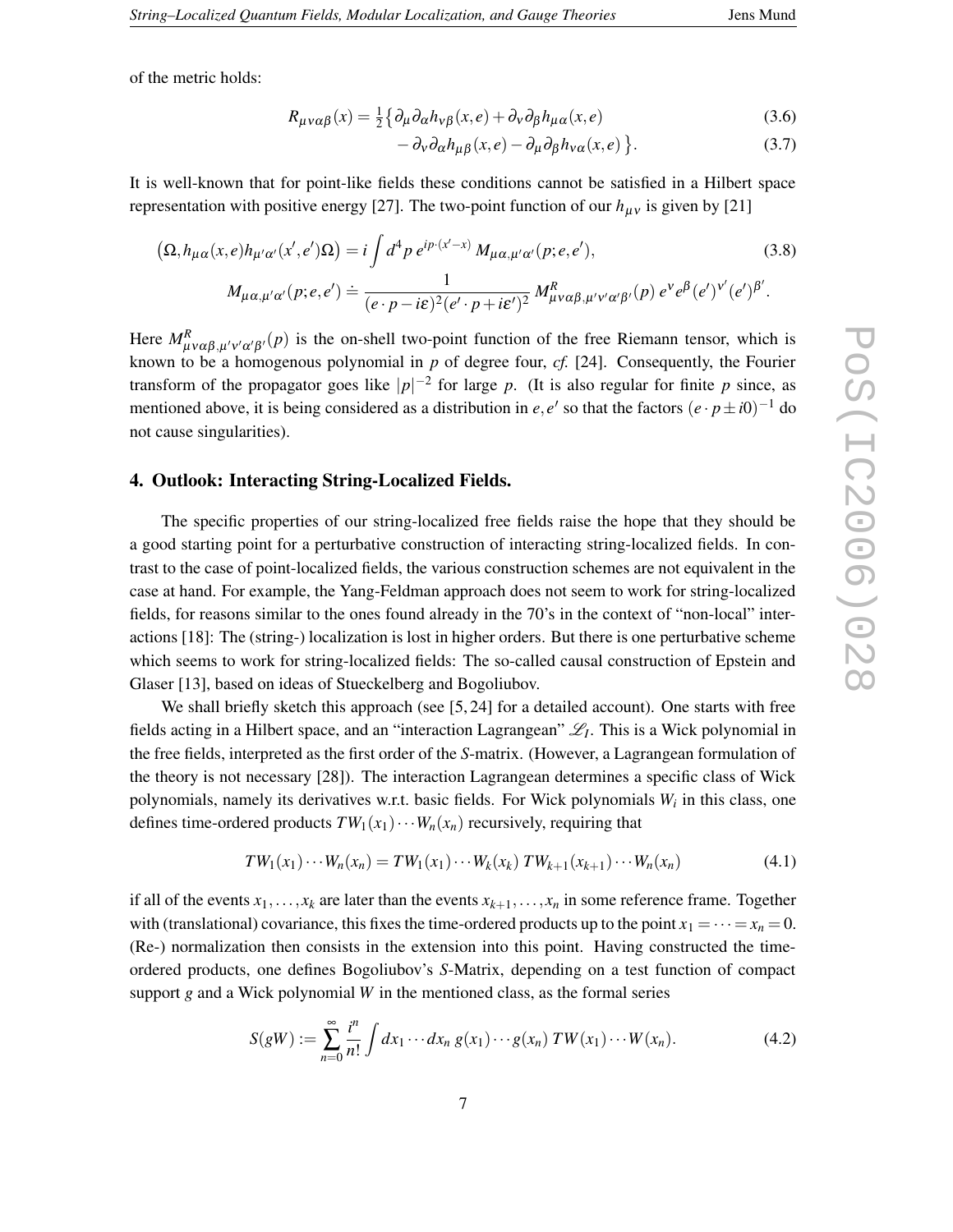The interpretation of  $S(g\mathcal{L}_I)$  is that it formally constitutes the *S*-matrix for the Hamiltonian  $H_I(t)$  $\dot{A} = -\int d^3\mathbf{x} \mathcal{L}_I(t,\mathbf{x}) g(t,\mathbf{x})$  in the interaction picture. (The infrared problem consists in the so-called adiabatic limit,  $g \rightarrow$  const.) One then defines for every free field  $\varphi$  an interacting field  $\varphi$ *I* via Bogoliubov's formula:

$$
\varphi_I(f) := \frac{1}{i} \frac{d}{d\lambda} S(g\mathcal{L}_I)^{-1} S(g\mathcal{L}_I + \lambda \varphi(f)) |_{\lambda = 0}.
$$
\n(4.3)

Due to the time-ordering prescription (4.1), the *S*-matrix satisfies the so-called causal factorization property which in turn implies locality of the interacting fields.

This scheme might be transferred to the string-localized case as follows. The time-ordering prescription of string-localized Wick products  $W(x, e)$  must take the strings  $S_{x,e}$  into account: Equ. (4.1), with  $(x_i, e_i)$  instead of  $x_i$ , must hold if all strings  $S_{x_1, e_1}, \ldots, S_{x_k, e_k}$  are later than the strings  $S_{x_{k+1},e_{k+1}},\ldots,S_{x_n,e_n}$  in some reference frame. Bogoliubov's *S*-matrix then depends on test functions  $g(x, e)$  living on  $\mathbb{R}^4 \times H$ , and the multiple integral in Equ. (4.2) extends also over  $H^{\times n}$ .  $S(g\mathcal{L}_I)$  is then the formal *S*-matrix for the interaction Hamiltonian  $H_I(t) = -\int_{x^0=t} d^3\mathbf{x} \int_H d\sigma(e) \mathcal{L}_I(x,e) g(x,e)$ in the interaction picture, where  $d\sigma(e)$  denotes the Lorentz invariant measure on *H*. The interacting fields are defined as in Equ. (4.3), with *f* a test function on  $\mathbb{R}^4 \times H$ . As in the point-like case, the time-ordering prescription implies a causal factorization property of the *S*-matrix which in turn implies *string-locality* of the interacting fields in the sense of Equ. (1.3). It is at the moment unclear to what extent the time-ordered products are fixed by the mentioned prescription, and which normalization degrees of freedom one has as compared to the corresponding point-like case.

An indespensible requirement for the programme is that it admits the construction of *local* (*ie.*, compactly localized) observables. A possible mechanism achieving this is to imitate gauge theories, with "gauge dependence" being replaced by "dependence on the string *e*". Consider, for example, the massless or massive vector boson  $A<sub>u</sub>(x, e)$ . Since the exterior derivative is independent of *e*,  $A_{\mu}(x,e)$  and  $A_{\mu}(x,e')$  differ by the derivative of a field  $\Phi(x,e,e')$ . (In constrast to the gauge theory case, this field is in the algebra of the  $A<sub>\mu</sub>$ 's, and needs no new degrees of freedom.) Therefore, if we take the interaction Lagrangean  $\mathscr{L}_I(x,e) = i j^{\mu}(x) A_{\mu}(x,e)$ :, where  $j^{\mu}$  is the conserved current of a charged field, we have

$$
\mathcal{L}_I(x, e') = \mathcal{L}_I(x, e) + i \partial_\mu W^\mu(x; e, e'). \tag{4.4}
$$

This implies that Bogoliubov's *S*-matrix is independent of the string *e* at first order, in the adiabatic limit. (Independence of *e* means that  $S(g \otimes h \mathcal{L}_I)$ ,  $g \otimes h \in \mathcal{D}(\mathbb{R}^4 \times H)$ , factorizes as  $\int_H d\sigma(e)h(e)$ times an operator  $S(g, \mathscr{L}_I)$  which is independent of *h*.) Independence at higher orders then ammounts to a (re-) normalization condition on the time-ordered products analogous to the "perturbative gauge invariance" [24]. If this *e*-independence of the *S*-matrix in the adiabatic limit can be implemented, then the interacting counterpart  $\varphi_I(x)$  of any field  $\varphi(x)$  which does not depend on *e* also does not depend on *e* and is point-like localized. This holds in particular for the fields  $F_I^{\mu\nu}(x)$ , where  $F = dA$ , and  $j_I^{\mu}(x)$ . These fields will then generate an observable algebra with point-like localization.

We conclude with some rather speculative remarks on possible applications of this construction.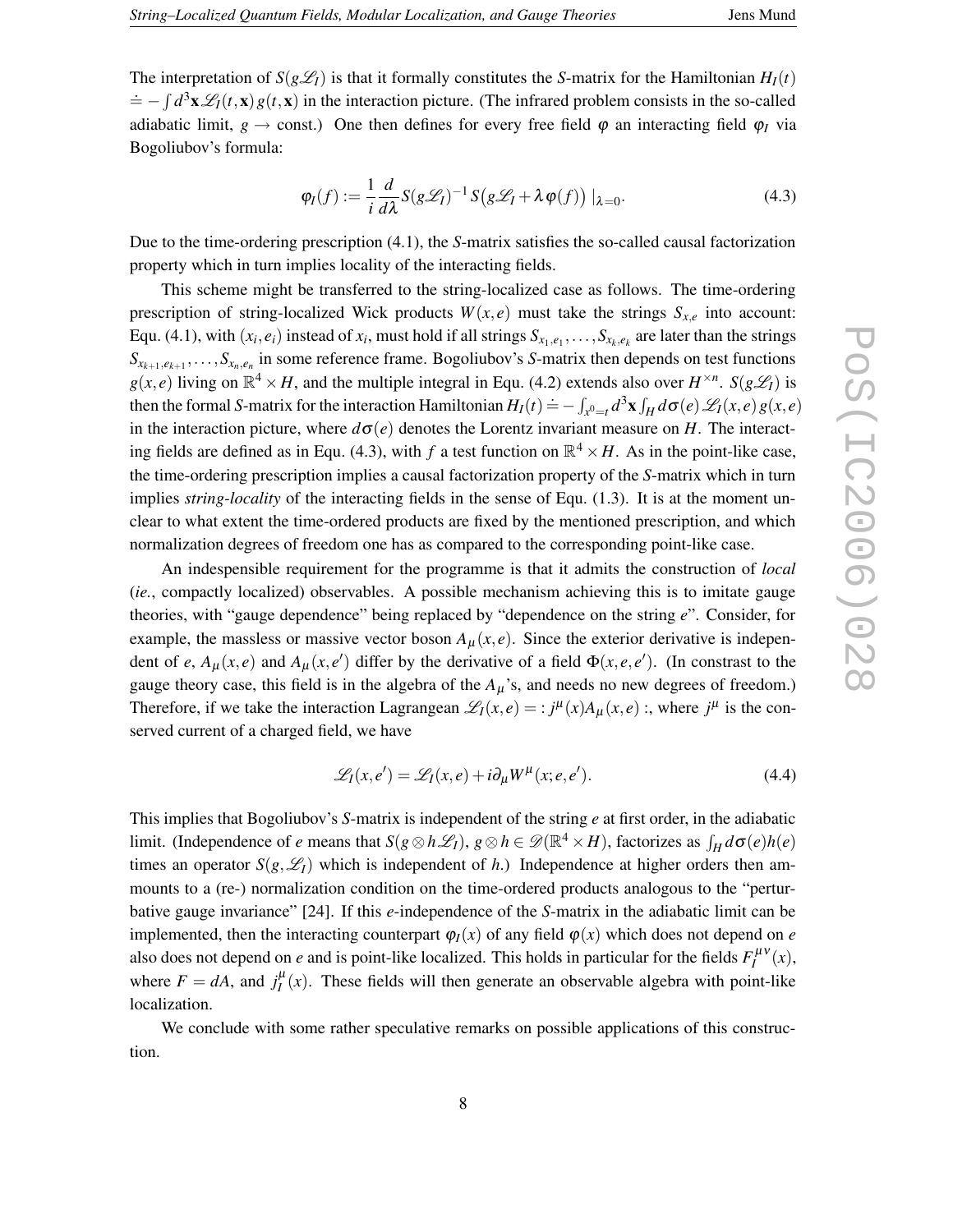As indiated, this construction should be attempted to carry through for QED, and for massive vector bosons. A more speculative possible application is the perturbative construction of quantum gravity along rather conservative lines. Such construction would start from a family of string-localized free tensor potentials  $h_{\mu\nu}(x, e)$  as described above, one for each background metric within a certain class of space-times. Here, the string *Sx*,*<sup>e</sup>* might be defined as the semi-infinite geodesic curve starting from *x* in the direction  $e \in T_xM$ . Each  $h_{\mu\nu}$  would describe the quantum fluctuations around the given classical background. As interaction Lagrangean  $\mathscr{L}_I$  one would take the corresponding part of the Einstein-Hilbert Lagrangean. The family of resulting interacting fields for every background should be constructed in such a way that a change of background metric ammounts to a symmetry of the theory, in the sense explained by Brunetti and Fredenhagen in [6]. As explained there, this would implement independence of the gravitational background.

One might also speculate that the proposed scheme allows for the perturbative construction of non-Abelian gauge theory analogues, and that it might even admit (renormalizable) interactions which are not admitted in the gauge theory setting. For example, why should there not be a stringlocalized model with self-interacting vector bosons without a Higgs particle? (In the point-like case, such model would either violate unitarity or renormalizability [15].) In view of the renewed search for the Higgs particle, such model would be of great interest. Apart from possible new models, there is an esthetic motivation for these constructions, namely: In the gauge theoretic approach, the construction detours through a huge realm of unphysical quantities (ghosts and an indefinite metric space), which one would like to avoid, following Ockham's razor. Our approach, on the other hand, works completely in Hilbert space and does not need ghosts (this is in accord with the well-known fact that in the axial gauge the ghosts decouple).

If these constructions work, it would be interesting to discuss the following question. The work of Scharf *et al.* [12] show that the principles of gauge invariance (of the observable quantities) and renormalizability fix, to a great extent, the possible interactions for a given set of particle types. The question is if the same holds in our approach, where gauge invariance is replaced by independence of the string directions *e*. Since this indendence is equivalent with point-like localization, this would ultimatively mean the following: The principles of *locality* and renormalizability fix the possible interactions. This would be very satisfying, since these principle are, in contrast to the gauge principle, intrinsic to quantum field theory.

#### **References**

- [1] L. F. Abbott, *Massless particles with continuous spin indices*, Phys. Rev. D **13** (1976), 2291.
- [2] J.J. Bisognano and E.H. Wichmann, *On the duality condition for a Hermitean scalar field*, J. Math. Phys. **16** (1975), 985.
- [3] J. Bros and H. Epstein, *Charged physical states and analyticity of scattering amplitutdes in the Buchholz Fredenhagen framework*, 11*th* International Conference on Mathematical Physics, July 1994, pp. 330–341.
- [4] J. Bros and U. Moschella, *Two-point functions and quantum fields in de Sitter universe*, Rev. Math. Phys. **8** (1996), 324.
- [5] R. Brunetti and K. Fredenhagen, *Microlocal analysis and interacting quantum field theories: Renormalization on physical backgrounds*, Commun. Math. Phys. **208** (2000), 623–661.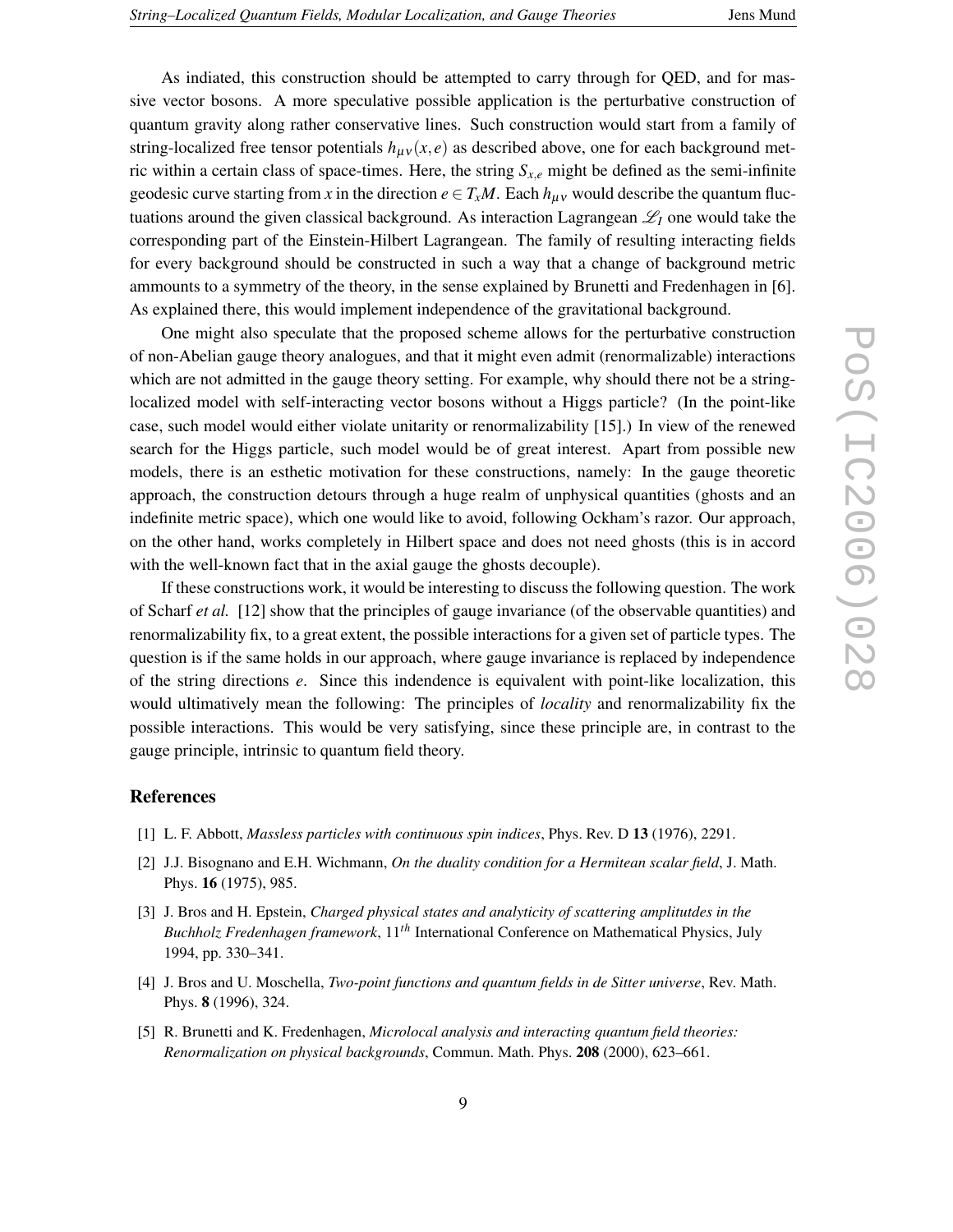- 
- [6] , *Towards a background independent formulation of perturbative quantum gravity*, arXive:gr-qc/0603079, 2006.
- [7] R. Brunetti, D. Guido, and R. Longo, *Modular localization and Wigner particles*, Rev. Math. Phys. **14** (2002), 759–786.
- [8] D. Buchhholz, *The physical state space of quantum electrodynamics*, Commun. Math. Phys. **85** (1982), 49.
- [9] D. Buchholz and K. Fredenhagen, *Locality and the structure of particle states*, Commun. Math. Phys **84** (1982), 1–54.
- [10] S. Doplicher, R. Haag, and J.E. Roberts, *Fields, observables and gauge transformations II*, Commun. Math. Phys. **15** (1969), 173–200.
- [11] S. Doplicher and J.E. Roberts, *Why there is a field algebra with a compact gauge group describing the superselection structure in particle physics*, Commun. Math. Phys. **131** (1990), 51–107.
- [12] M. Dütsch, T. Hurth, F. Krahe, and G. Scharf, *Causal construction of Yanf-Mills theories, 1.*, Nuovo Cim. **106** (1993), 1029–1041.
- [13] H. Epstein and V. Glaser, *The role of locality in perturbation theory*, Annales Poincare Phys. Theor. **A 19** (1973), 211–295.
- [14] L. Fassarella and B. Schroer, *Wigner particle theory and local quantum physics*, J. Phys. A **35** (2002), 9123–9164.
- [15] T. Hurth, *Higgs-free massive non-Abelian gauge theories*, Helv. Phys. Acta **70** (1997), 406–416.
- [16] G.J. Iverson and G. Mack, *Quantum fields and interactions of massless particles: The continuous spin case*, Ann. Phys. **64** (1971), 211–253.
- [17] S. Mandelstam, *Quantum electrodynamics without potentials*, Ann. Phys. **19** (1962), 1–24.
- [18] R. Marnelius, *Action principle and nonlocal field theories*, Phys. Rev. **D 8** (1973), 2472–2495.
- [19] J. Mund, *The Bisognano-Wichmann theorem for massive theories*, Ann. H. Poinc. **2** (2001), 907–926.
- [20] , *Modular localization of massive particles with "any" spin in d=2+1*, J. Math. Phys. **44** (2003), 2037–2057.
- [21] , *Two-point functions and propagators of string-localized free fields*, unpublished notes, DF-UFJF, 2006.
- [22] J. Mund, B. Schroer, and J. Yngvason, *String–localized quantum fields from Wigner representations*, Phys. Lett. B **596** (2004), 156–162, arXiv:math-ph/0402043.
- [23] , *String–localized quantum fields and modular localization*, Commun. Math. Phys. **268** (2006), 621–672.
- [24] G. Scharf, *Quantum gauge theories*, Wiley, New York, 2001.
- [25] O. Steinmann, *A Jost-Schroer theorem for string fields*, Commun. Math. Phys. **87** (1982), 259–264.
- [26] F. Strocchi, *Gauge problem in quantum field theory*, Phys. Rev. **5** (1967), 1429–1438.
- [27] , *Gauge problem in quantum field theory. II. Difficulties of combining Einstein equations and Wightman theory*, Phys. Rev. **166** (1968), 1302–1307.
- [28] S. Weinberg, *Feynman rules for any spin*, Phys. Rev. **133** (1964), B1318–B1320.